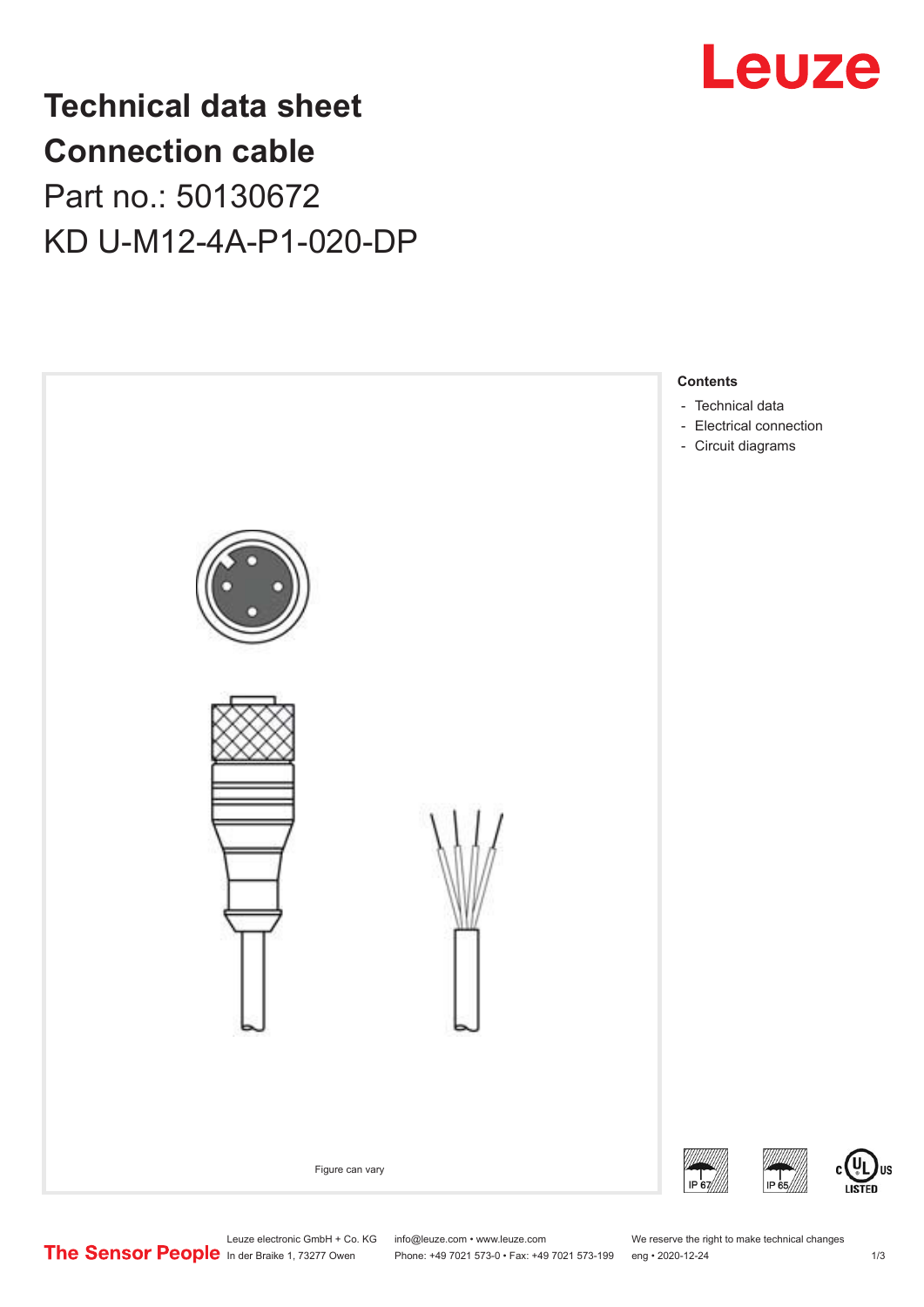# <span id="page-1-0"></span>**Technical data**

### **Electrical data**

**Performance data Operating voltage** 24 V DC ±25%

### **Connection**

| <b>Connection 1</b>                                    |                                                                                                                                                                                                                                |
|--------------------------------------------------------|--------------------------------------------------------------------------------------------------------------------------------------------------------------------------------------------------------------------------------|
| <b>Type of connection</b>                              | Connector                                                                                                                                                                                                                      |
| <b>Thread size</b>                                     | M12                                                                                                                                                                                                                            |
| <b>Type</b>                                            | Female                                                                                                                                                                                                                         |
| Handle body material                                   | <b>PUR</b>                                                                                                                                                                                                                     |
| No. of pins                                            | 4-pin                                                                                                                                                                                                                          |
| Encoding                                               | A-coded                                                                                                                                                                                                                        |
| Version                                                | Axial                                                                                                                                                                                                                          |
| Connector, LED                                         | Yes                                                                                                                                                                                                                            |
| Lock                                                   | Screw fitting, nickel-plated diecast zinc,<br>recommended torque 0.6 Nm, self-<br>locking                                                                                                                                      |
| <b>Connection 2</b>                                    |                                                                                                                                                                                                                                |
| <b>Type of connection</b>                              | Open end                                                                                                                                                                                                                       |
| <b>Cable properties</b><br><b>Number of conductors</b> | 4 Piece(s)                                                                                                                                                                                                                     |
| Wire cross section                                     | $0.34 \, \text{mm}^2$                                                                                                                                                                                                          |
| <b>AWG</b>                                             | 22                                                                                                                                                                                                                             |
| Sheathing color                                        | <b>Black</b>                                                                                                                                                                                                                   |
| <b>Shielded</b>                                        | N <sub>0</sub>                                                                                                                                                                                                                 |
| Silicone-free                                          | Yes                                                                                                                                                                                                                            |
| Cable design                                           | Connection cable (open on one end)                                                                                                                                                                                             |
| Cable diameter (external)                              | 4.7 mm                                                                                                                                                                                                                         |
| Cable length                                           | 2.000 mm                                                                                                                                                                                                                       |
| <b>Sheathing material</b>                              | <b>PUR</b>                                                                                                                                                                                                                     |
| Wire insulation                                        | PP                                                                                                                                                                                                                             |
| <b>Traverse rate</b>                                   | Max. 3.3 m/s with horiz. traverse path of<br>5m and and max, acceleration of 5m/s <sup>2</sup>                                                                                                                                 |
| Suitability for drag chains                            | Yes                                                                                                                                                                                                                            |
| Properties of the outer sheathing                      | Free of CFC, cadmium, silicone, halogen<br>and lead, matt, low-adhesion, abrasion-<br>resistant, easily machine-processable                                                                                                    |
| Resistance of the outer sheathing                      | Hydrolysis and microbe resistant, good<br>oil, gasoline and chemical resistance in<br>accordance with VDE 0472 part 803 test<br>B, flame retardant in accordance with UL<br>1581 VW1 / CSA FT1 / IEC 60332-1,<br>IEC 60332-2-2 |
| <b>Torsion suitability</b>                             | $\pm 180^\circ$ / m (max. 2 mio. cycles with 35<br>cycles / min)                                                                                                                                                               |

# **Leuze**

### **Mechanical data**

| <b>Width across flats</b>                                       | $13 \text{ mm}$          |
|-----------------------------------------------------------------|--------------------------|
| <b>Bending cycles</b>                                           | 5,000,000 Piece(s)       |
| Bending radius, flexible laying, min.                           | Min. 10 x cable diameter |
| Bending radius, stationary laying, min. Min. 5 x cable diameter |                          |
|                                                                 |                          |
| <b>Operation and display</b>                                    |                          |
| <b>Number of LEDs</b>                                           | 1 Piece(s)               |
|                                                                 |                          |
| <b>Environmental data</b>                                       |                          |
| Ambient temperature, operation,                                 | $-2580 °C$               |
| flexible use                                                    |                          |
| Ambient temperature, operation,<br>stationary use               | $-4080 °C$               |
|                                                                 |                          |
| <b>Certifications</b>                                           |                          |
|                                                                 |                          |
| Degree of protection                                            | IP 65                    |
|                                                                 | IP 67                    |
| <b>Certifications</b>                                           | c UL US                  |
| <b>Classification</b>                                           |                          |
|                                                                 |                          |
| <b>Customs tariff number</b>                                    | 85444290                 |
| eCl@ss 5.1.4                                                    | 27279201                 |
| eCl@ss 8.0                                                      | 27279218                 |
| eCl@ss 9.0                                                      | 27060311                 |
| eCl@ss 10.0                                                     | 27060311                 |
| eCl@ss 11.0                                                     | 27060311                 |
| <b>ETIM 5.0</b>                                                 | EC001855                 |
| <b>ETIM 6.0</b>                                                 |                          |
|                                                                 | EC001855                 |
| <b>ETIM 7.0</b>                                                 | EC001855                 |

# **Electrical connection**

### **Connection 1**

| Type of connection   | Connector       |
|----------------------|-----------------|
| Thread size          | M <sub>12</sub> |
| <b>Type</b>          | Female          |
| Handle body material | <b>PUR</b>      |